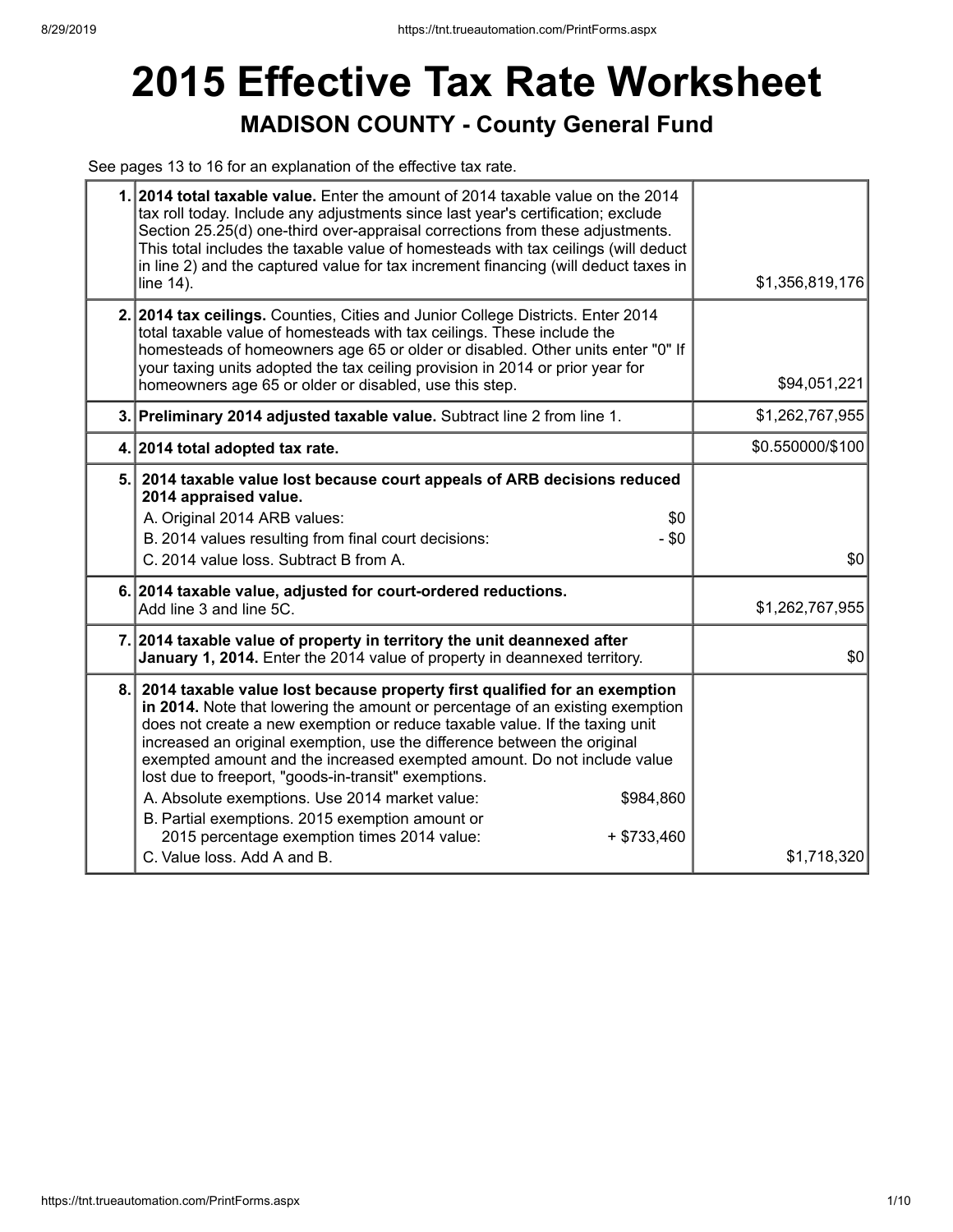## **2015 Effective Tax Rate Worksheet (continued) MADISON COUNTY - County General Fund**

| 9.  | 2014 taxable value lost because property first qualified for agricultural<br>appraisal (1-d or 1-d-1), timber appraisal, recreational/scenic appraisal or<br>public access airport special appraisal in 2015. Use only those properties<br>that first qualified in 2015; do not use properties that qualified in 2014.                                                                                                                                      |                 |
|-----|-------------------------------------------------------------------------------------------------------------------------------------------------------------------------------------------------------------------------------------------------------------------------------------------------------------------------------------------------------------------------------------------------------------------------------------------------------------|-----------------|
|     | A. 2014 market value:<br>\$1,610,479                                                                                                                                                                                                                                                                                                                                                                                                                        |                 |
|     | $-$ \$28,560<br>B. 2015 productivity or special appraised value:<br>C. Value loss. Subtract B from A.                                                                                                                                                                                                                                                                                                                                                       | \$1,581,919     |
|     | 10. Total adjustments for lost value. Add lines 7, 8C and 9C.                                                                                                                                                                                                                                                                                                                                                                                               | \$3,300,239     |
|     | 11. 2014 adjusted taxable value. Subtract line 10 from line 6.                                                                                                                                                                                                                                                                                                                                                                                              | \$1,259,467,716 |
|     | 12. Adjusted 2014 taxes. Multiply line 4 by line 11 and divide by \$100.                                                                                                                                                                                                                                                                                                                                                                                    | \$6,927,072     |
|     | 13. Taxes refunded for years preceding tax year 2014. Enter the amount of<br>taxes refunded during the last budget year for tax years preceding tax year<br>2014. Types of refunds include court decisions, Section 25.25(b) and (c)<br>corrections and Section 31.11 payment errors. Do not include refunds for tax<br>year 2014. This line applies only to tax years preceding tax year 2014.                                                             | \$12,168        |
|     | 14. Taxes in tax increment financing (TIF) for tax year 2014. Enter the amount of<br>taxes paid into the tax increment fund for a reinvestment zone as agreed by the<br>taxing unit. If the unit has no 2015 captured appraised value in Line 16D, enter<br>"0."                                                                                                                                                                                            | \$0             |
|     | 15. Adjusted 2014 taxes with refunds. Add lines 12 and 13, subtract line 14.                                                                                                                                                                                                                                                                                                                                                                                | \$6,939,240     |
| 16. | Total 2015 taxable value on the 2015 certified appraisal roll today. This<br>value includes only certified values and includes the total taxable value of<br>homesteads with tax ceilings (will deduct in line 18). These homesteads<br>includes homeowners age 65 or older or disabled.<br>A. Certified values only:<br>\$1,297,744,249<br>B. Counties: Include railroad rolling stock values<br>certified by the Comptroller's office:<br>$+$ \$2,823,543 |                 |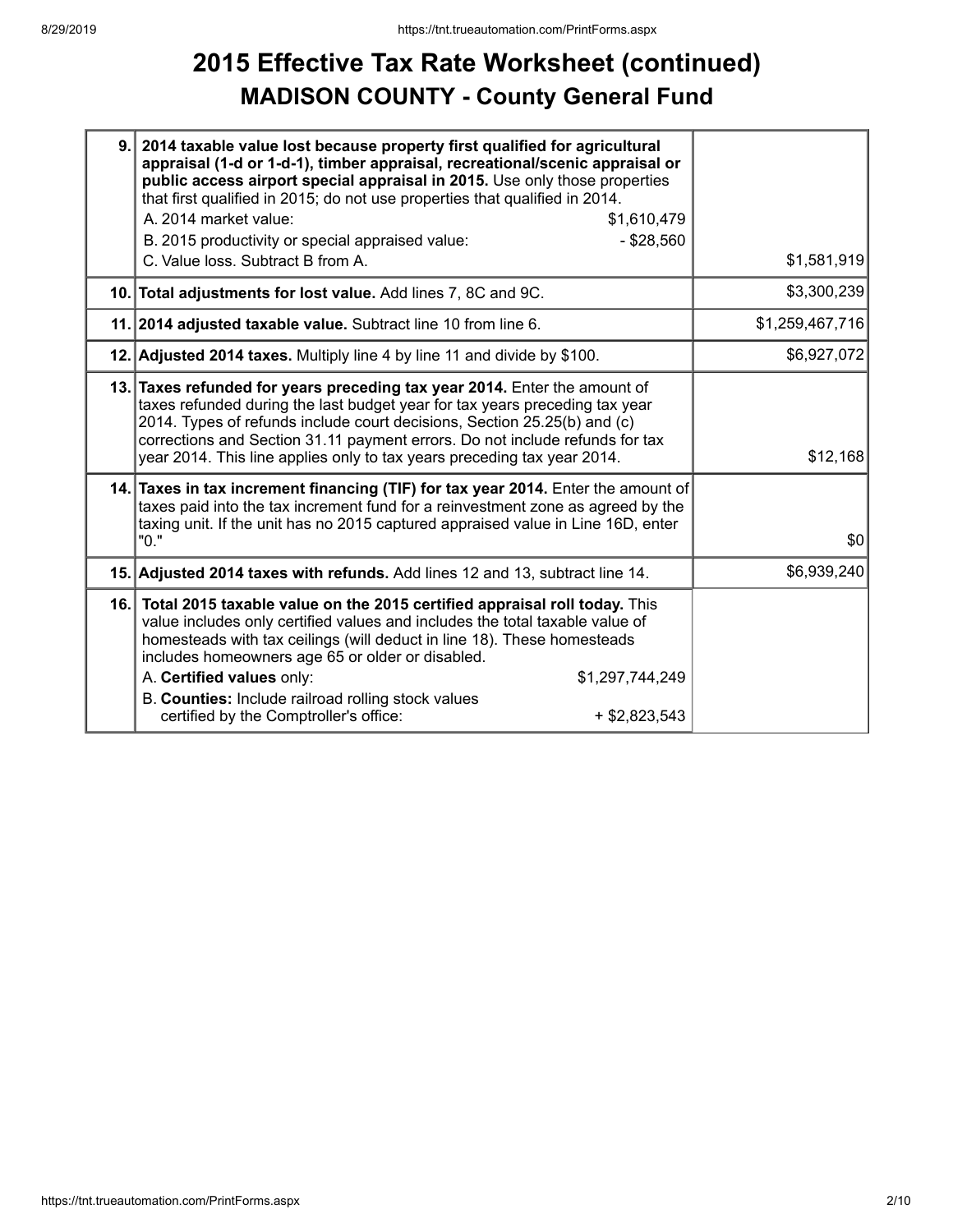### **2015 Effective Tax Rate Worksheet (continued) MADISON COUNTY - County General Fund**

| 16.<br>$\left($ cont.) | C. Pollution control exemption: Deduct the value<br>of property exempted for the current tax year for<br>the first time as pollution control property (use this<br>line based on attorney's advice):<br>D. Tax increment financing: Deduct the 2015<br>captured appraised value of property taxable by a<br>taxing unit in a tax increment financing zone for<br>which the 2015 taxes will be deposited into the<br>tax increment fund. Do not include any new<br>property value that will be included in line 21<br>below.                                                                                                                                                                                                                                                                                                                                                                                                                                                                                                                                                                                                                                                                                | $-$ \$0<br>$-$ \$0 |                 |
|------------------------|------------------------------------------------------------------------------------------------------------------------------------------------------------------------------------------------------------------------------------------------------------------------------------------------------------------------------------------------------------------------------------------------------------------------------------------------------------------------------------------------------------------------------------------------------------------------------------------------------------------------------------------------------------------------------------------------------------------------------------------------------------------------------------------------------------------------------------------------------------------------------------------------------------------------------------------------------------------------------------------------------------------------------------------------------------------------------------------------------------------------------------------------------------------------------------------------------------|--------------------|-----------------|
|                        | E. Total 2015 value. Add A and B, then subtract C<br>and D.                                                                                                                                                                                                                                                                                                                                                                                                                                                                                                                                                                                                                                                                                                                                                                                                                                                                                                                                                                                                                                                                                                                                                |                    | \$1,300,567,792 |
|                        | 17. Total value of properties under protest or not included on certified<br>appraisal roll.<br>A. 2015 taxable value of properties under protest.<br>The chief appraiser certifies a list of properties still<br>under ARB protest. The list shows the district's<br>value and the taxpayer's claimed value, if any or<br>an estimate of the value if the taxpayer wins. For<br>each of the properties under protest, use the<br>lowest of these values. Enter the total value.<br>B. 2015 value of properties not under protest or<br>included on certified appraisal roll. The chief<br>appraiser gives taxing units a list of those taxable<br>properties that the chief appraiser knows about<br>but are not included at appraisal roll certification.<br>These properties also are not on the list of<br>properties that are still under protest. On this list<br>of properties, the chief appraiser includes the<br>market value, appraised value and exemptions for<br>the preceding year and a reasonable estimate of<br>the market value, appraised value and<br>exemptions for the current year. Use the lower<br>market, appraised or taxable value (as<br>appropriate). Enter the total value. | \$0<br>$+$ \$0     |                 |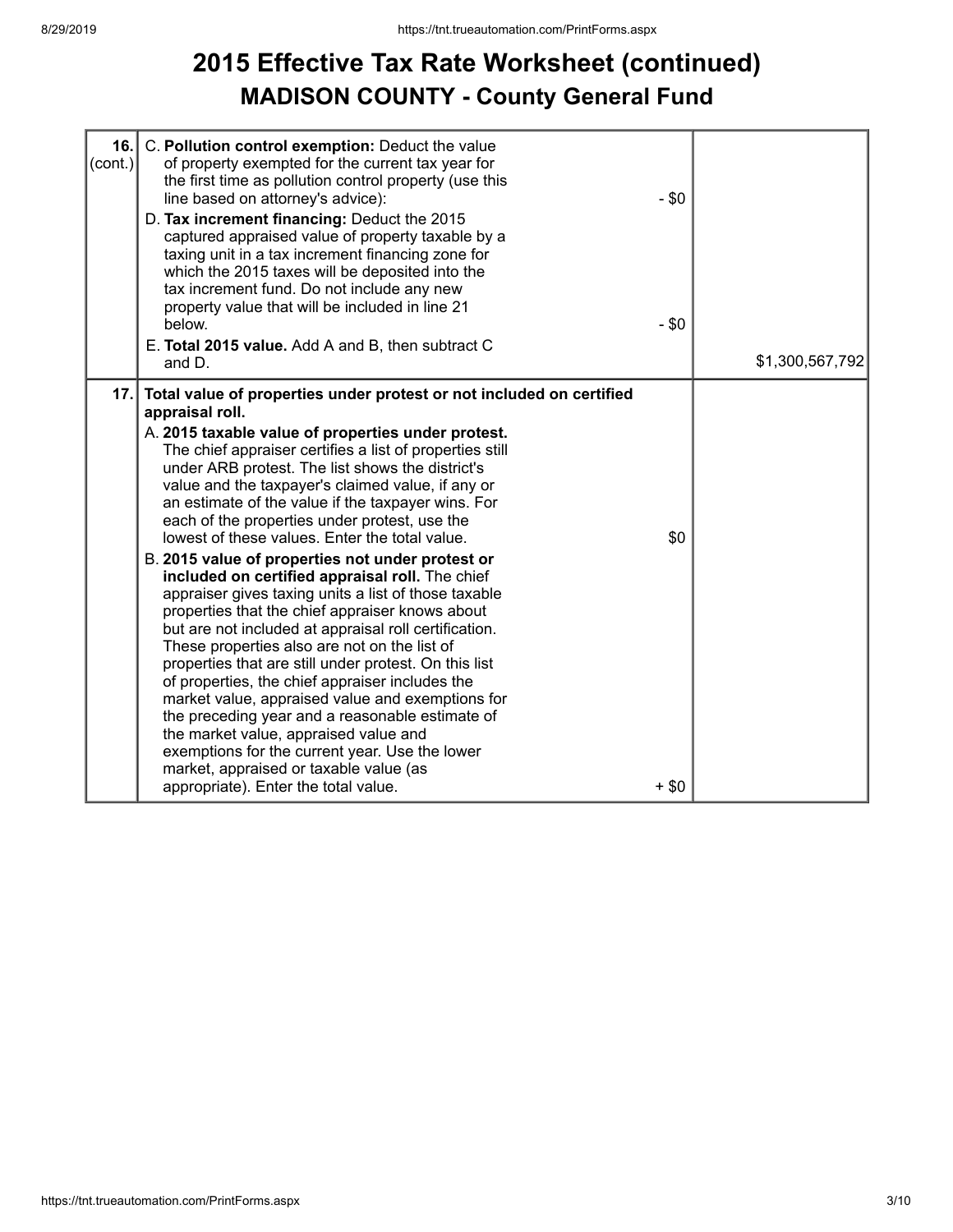#### **2015 Effective Tax Rate Worksheet (continued) MADISON COUNTY - County General Fund**

| $ cont.$ ) | 17. C. Total value under protest or not certified. Add<br>A and B.                                                                                                                                                                                                                                                                                                                                                                                                                                                                                                                                                                                                                                                                                                                                                                                                                                                                           | \$0             |
|------------|----------------------------------------------------------------------------------------------------------------------------------------------------------------------------------------------------------------------------------------------------------------------------------------------------------------------------------------------------------------------------------------------------------------------------------------------------------------------------------------------------------------------------------------------------------------------------------------------------------------------------------------------------------------------------------------------------------------------------------------------------------------------------------------------------------------------------------------------------------------------------------------------------------------------------------------------|-----------------|
|            | 18. 2015 tax ceilings. Counties, cities and junior colleges enter 2015 total taxable<br>value of homesteads with tax ceilings. These include the homesteads of<br>homeowners age 65 or older or disabled. Other units enter "0." If your taxing<br>units adopted the tax ceiling provision in 2014 or prior year for homeowners<br>age 65 or older or disabled, use this step.                                                                                                                                                                                                                                                                                                                                                                                                                                                                                                                                                               | \$90,132,710    |
|            | 19. 2015 total taxable value. Add lines 16E and 17C. Subtract line 18.                                                                                                                                                                                                                                                                                                                                                                                                                                                                                                                                                                                                                                                                                                                                                                                                                                                                       | \$1,210,435,082 |
|            | 20. Total 2015 taxable value of properties in territory annexed after January<br>1, 2008. Include both real and personal property. Enter the 2015 value of<br>property in territory annexed.                                                                                                                                                                                                                                                                                                                                                                                                                                                                                                                                                                                                                                                                                                                                                 | \$0             |
|            | 21. Total 2015 taxable value of new improvements and new personal property<br>located in new improvements. "New" means the item was not on the<br>appraisal roll in 2014. An improvement is a building, structure, fixture or fence<br>erected on or affixed to land. A transportable structure erected on its owner's<br>land is also included unless it is held for sale or is there only temporarily. New<br>additions to existing improvements may be included if the appraised value can<br>be determined. New personal property in a new improvement must have been<br>brought into the unit after January 1, 2014 and be located in a new<br>improvement. New improvements do include property on which a tax<br>abatement agreement has expired for 2015. New improvements do not include<br>mineral interests produced for the first time, omitted property that is back<br>assessed and increased appraisals on existing property. | \$21,066,350    |
|            | 22. Total adjustments to the 2015 taxable value. Add lines 20 and 21.                                                                                                                                                                                                                                                                                                                                                                                                                                                                                                                                                                                                                                                                                                                                                                                                                                                                        | \$21,066,350    |
|            | 23. 2015 adjusted taxable value. Subtract line 22 from line 19.                                                                                                                                                                                                                                                                                                                                                                                                                                                                                                                                                                                                                                                                                                                                                                                                                                                                              | \$1,189,368,732 |
|            | 24. 2015 effective tax rate. Divide line 15 by line 23 and multiply by \$100.                                                                                                                                                                                                                                                                                                                                                                                                                                                                                                                                                                                                                                                                                                                                                                                                                                                                | \$0.5834/\$100  |
|            | 25. COUNTIES ONLY. Add together the effective tax rates for each type of tax the<br>county levies. The total is the 2015 county effective tax rate.                                                                                                                                                                                                                                                                                                                                                                                                                                                                                                                                                                                                                                                                                                                                                                                          |                 |
|            | <b>Fund Name</b><br><b>Tax Rate</b><br>${fields.1}$<br>${fields2}$                                                                                                                                                                                                                                                                                                                                                                                                                                                                                                                                                                                                                                                                                                                                                                                                                                                                           | \$0.5834/\$100  |

A county, city or hospital district that adopted the additional sales tax in November 2014 or in May 2015 must adjust its effective tax rate. *The Additional Sales Tax Rate Worksheet* on page 39 sets out this adjustment. Do not forget to complete the *Additional Sales Tax Rate Worksheet* if the taxing unit adopted the additional sales tax on these dates.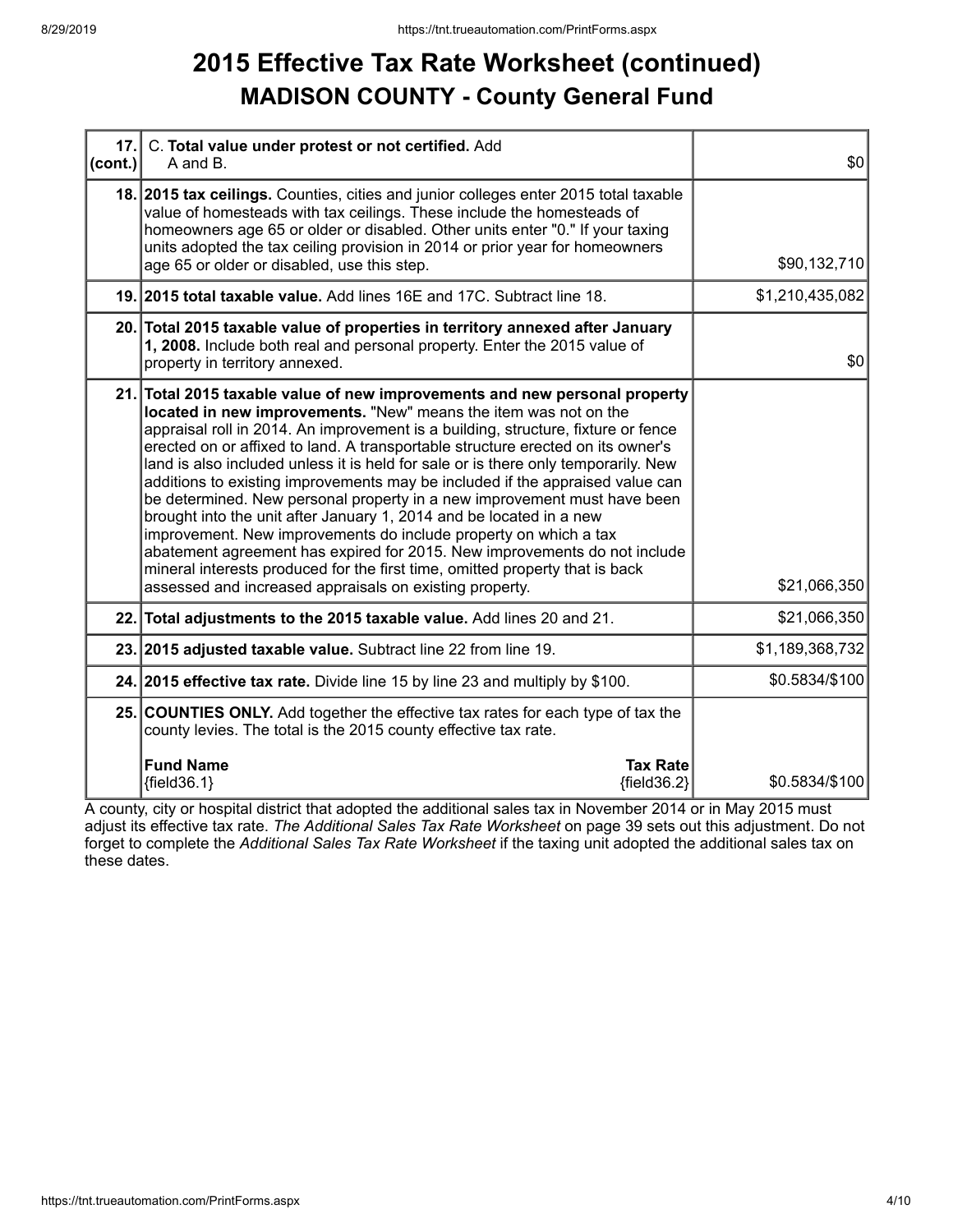# **2015 Rollback Tax Rate Worksheet**

#### **MADISON COUNTY - County General Fund**

See pages 17 to 21 for an explanation of the rollback tax rate.

|      | 26. 2014 maintenance and operations (M&O) tax rate.                                                                                                                                                                                                                                                                                                                                                                                                                                                                                                                                                                                                                                                                                                                                                                                                                                                                                                                                                                                                                                                                                                                                                                                                                                                                                                                                     | \$0.528600/\$100 |
|------|-----------------------------------------------------------------------------------------------------------------------------------------------------------------------------------------------------------------------------------------------------------------------------------------------------------------------------------------------------------------------------------------------------------------------------------------------------------------------------------------------------------------------------------------------------------------------------------------------------------------------------------------------------------------------------------------------------------------------------------------------------------------------------------------------------------------------------------------------------------------------------------------------------------------------------------------------------------------------------------------------------------------------------------------------------------------------------------------------------------------------------------------------------------------------------------------------------------------------------------------------------------------------------------------------------------------------------------------------------------------------------------------|------------------|
|      | 27. 2014 adjusted taxable value. Enter the amount from line 11.                                                                                                                                                                                                                                                                                                                                                                                                                                                                                                                                                                                                                                                                                                                                                                                                                                                                                                                                                                                                                                                                                                                                                                                                                                                                                                                         | \$1,259,467,716  |
| 28.1 | 2014 M&O taxes.<br>\$6,657,546<br>A. Multiply line 26 by line 27 and divide by \$100.<br>B. Cities, counties and hospital districts with<br>additional sales tax: Amount of additional sales<br>tax collected and spent on M&O expenses in<br>2014. Enter amount from full year's sales tax<br>revenue spent for M&O in 2014 fiscal year, if any.<br>Other units, enter "0." Counties exclude any<br>amount that was spent for economic development<br>grants from the amount of sales tax spent.<br>$+ $1,721,474$<br>C. Counties: Enter the amount for the state criminal<br>justice mandate. If second or later year, the<br>amount is for increased cost above last year's<br>amount. Other units, enter "0."<br>$+$ \$604<br>D. Transferring function: If discontinuing all of a<br>department, function or activity and transferring it<br>to another unit by written contract, enter the<br>amount spent by the unit discontinuing the<br>function in the 12 months preceding the month of<br>this calculation. If the unit did not operate this<br>function for this 12-month period, use the amount<br>spent in the last full fiscal year in which the unit<br>operated the function. The unit discontinuing the<br>function will subtract this amount in H below. The<br>unit receiving the function will add this amount in<br>H below. Other units, enter "0."<br>$+/-$ \$0 |                  |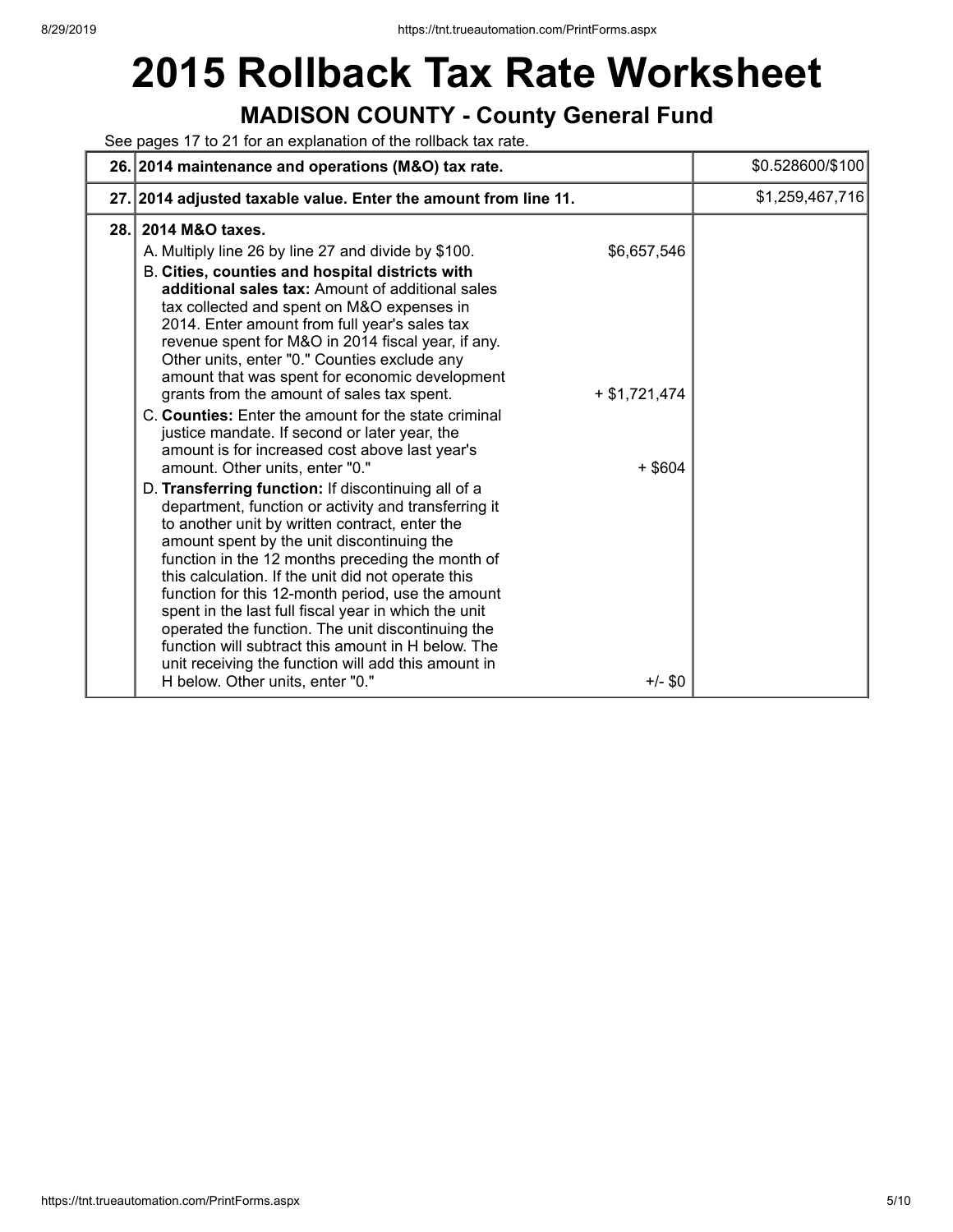### **2015 Rollback Tax Rate Worksheet (continued) MADISON COUNTY - County General Fund**

| 28.<br>(cont.) | E. Taxes refunded for years preceding tax year<br>2014: Enter the amount of M&O taxes refunded<br>during the last budget year for tax years<br>preceding tax year 2014. Types of refunds<br>include court decisions, Section 25.25(b) and (c)<br>corrections and Section 31.11 payment errors.<br>Do not include refunds for tax year 2014. This<br>line applies only to tax years preceding tax year<br>2014.<br>$+ $11,632$<br>F. Enhanced indigent health care expenditures:                                                                                               |                    |                 |
|----------------|-------------------------------------------------------------------------------------------------------------------------------------------------------------------------------------------------------------------------------------------------------------------------------------------------------------------------------------------------------------------------------------------------------------------------------------------------------------------------------------------------------------------------------------------------------------------------------|--------------------|-----------------|
|                | Enter the increased amount for the current year's<br>enhanced indigent health care expenditures<br>above the preceding tax year's enhanced<br>indigent health care expenditures, less any state<br>assistance.<br>G. Taxes in tax increment financing (TIF): Enter<br>the amount of taxes paid into the tax increment<br>fund for a reinvestment zone as agreed by the<br>taxing unit. If the unit has no 2015 captured<br>appraised value in Line 16D, enter "0."<br>H. Adjusted M&O Taxes. Add A, B, C, E and F. For<br>unit with D, subtract if discontinuing function and | $+$ \$0<br>$-$ \$0 |                 |
|                | add if receiving function. Subtract G.                                                                                                                                                                                                                                                                                                                                                                                                                                                                                                                                        |                    | \$8,391,256     |
|                | 29. 2015 adjusted taxable value.<br>Enter line 23 from the Effective Tax Rate Worksheet.                                                                                                                                                                                                                                                                                                                                                                                                                                                                                      |                    | \$1,189,368,732 |
|                | 30. 2015 effective maintenance and operations rate.<br>Divide line 28H by line 29 and multiply by \$100.                                                                                                                                                                                                                                                                                                                                                                                                                                                                      |                    | \$0.7055/\$100  |
|                | 31. 2015 rollback maintenance and operation rate.<br>Multiply line 30 by 1.08. (See lines 49 to 52 for additional rate for pollution<br>control expenses.                                                                                                                                                                                                                                                                                                                                                                                                                     |                    | \$0.7619/\$100  |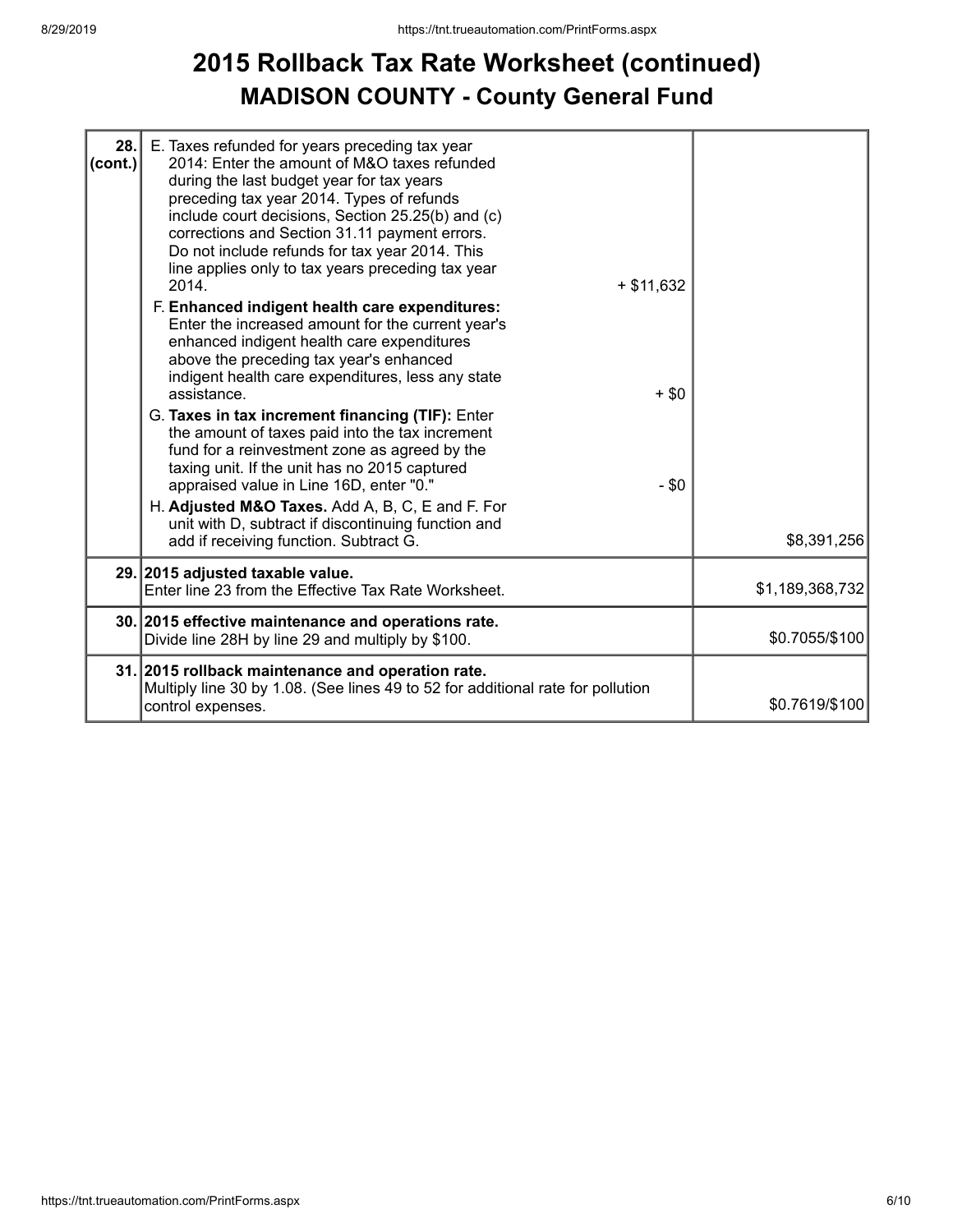### **2015 Rollback Tax Rate Worksheet (continued) MADISON COUNTY - County General Fund**

| 32. | Total 2015 debt to be paid with property taxes and additional sales tax                                                                                 |                 |
|-----|---------------------------------------------------------------------------------------------------------------------------------------------------------|-----------------|
|     | revenue.<br>"Debt" means the interest and principal that will be paid on debts that:                                                                    |                 |
|     | (1) are paid by property taxes,<br>(2) are secured by property taxes,                                                                                   |                 |
|     | (3) are scheduled for payment over a period longer than one year and                                                                                    |                 |
|     | (4) are not classified in the unit's budget as M&O expenses.                                                                                            |                 |
|     | A: Debt also includes contractual payments to other<br>taxing units that have incurred debts on behalf of                                               |                 |
|     | this taxing unit, if those debts meet the four                                                                                                          |                 |
|     | conditions above. Include only amounts that will be                                                                                                     |                 |
|     | paid from property tax revenue. Do not include<br>appraisal district budget payments. List the debt in                                                  |                 |
|     | Schedule B: Debt Service.<br>\$223,147                                                                                                                  |                 |
|     | B: Subtract unencumbered fund amount used to                                                                                                            |                 |
|     | reduce total debt.<br>$-$39,618$                                                                                                                        |                 |
|     | C: Subtract amount paid from other resources.<br>-\$0<br>D: Adjusted debt. Subtract B and C from A.                                                     |                 |
|     |                                                                                                                                                         | \$183,529       |
|     |                                                                                                                                                         |                 |
|     | 33. Certified 2014 excess debt collections. Enter the amount certified by the<br>collector.                                                             | \$0             |
|     | 34. Adjusted 2015 debt. Subtract line 33 from line 32.                                                                                                  | \$183,529       |
|     | 35. Certified 2015 anticipated collection rate. Enter the rate certified by the<br>collector. If the rate is 100 percent or greater, enter 100 percent. | 100.000000%     |
|     | 36. 2015 debt adjusted for collections. Divide line 34 by line 35.                                                                                      | \$183,529       |
|     | 37. 2015 total taxable value. Enter the amount on line 19.                                                                                              | \$1,210,435,082 |
|     | 38. 2015 debt tax rate. Divide line 36 by line 37 and multiply by \$100.                                                                                | \$0.0151/\$100  |
|     | 39. 2015 rollback tax rate. Add lines 31 and 38.                                                                                                        | \$0.7770/\$100  |
|     | 40. COUNTIES ONLY. Add together the rollback tax rates for each type of tax the<br>county levies. The total is the 2015 county rollback tax rate.       |                 |
|     | <b>Fund Name</b><br><b>Tax Rate</b>                                                                                                                     |                 |

A taxing unit that adopted the additional sales tax must complete the lines for the *Additional Sales Tax Rate*. A taxing unit seeking additional rollback protection for pollution control expenses completes the *Additional Rollback Protection for Pollution Control*.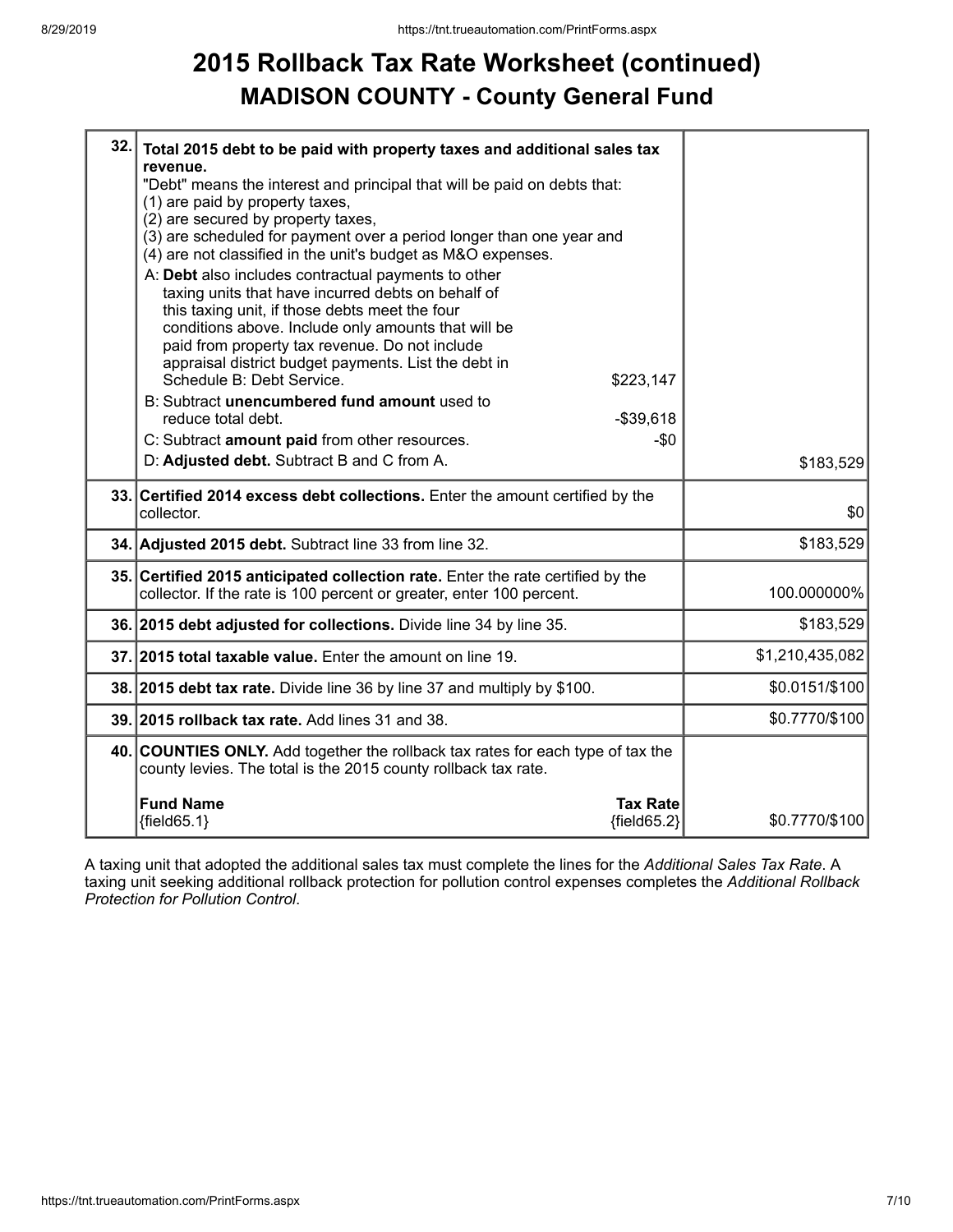### **Additional Sales Tax Rate Worksheet MADISON COUNTY - County General Fund**

| 41. Units that adopted the sales tax in August or November 2014, or in January or<br>May 2015. Enter the Comptroller's estimate of taxable sales for the previous<br>four quarters. Units that adopted the sales tax before August 2014, skip this<br>line. | \$0             |
|-------------------------------------------------------------------------------------------------------------------------------------------------------------------------------------------------------------------------------------------------------------|-----------------|
| 42. Estimated sales tax revenue. Counties exclude any amount that is or will be<br>spent for economic development grants from the amount of estimated sales tax<br>revenue.                                                                                 |                 |
| UNITS THAT ADOPTED THE SALES TAX IN AUGUST OR NOVEMBER<br>2014, OR IN JANUARY OR MAY 2015. Multiply the amount on line 41 by the<br>sales tax rate (.01, .005, or .0025, as applicable) and multiply the result by<br>.95.                                  |                 |
| $-OR-$                                                                                                                                                                                                                                                      |                 |
| UNITS THAT ADOPTED THE SALES TAX BEFORE AUGUST 2014. Enter<br>the sales tax revenue for the previous four quarters. Do not multiply by .95.                                                                                                                 | \$1,721,475     |
| 43. 2015 total taxable value. Enter the amount from line 37 of the Rollback Tax<br>Rate Worksheet.                                                                                                                                                          | \$1,210,435,082 |
| 44. Sales tax adjustment rate. Divide line 42 by line 43 and multiply by \$100.                                                                                                                                                                             | \$0.1422/\$100  |
| 45. 2015 effective tax rate, unadjusted for sales tax. Enter the rate from line 24 or<br>25, as applicable, on the Effective Tax Rate Worksheet.                                                                                                            | \$0.5834/\$100  |
| 46. 2015 effective tax rate, adjusted for sales tax.                                                                                                                                                                                                        |                 |
| UNITS THAT ADOPTED THE SALES TAX IN AUGUST OR NOVEMBER<br>2014, OR IN JANUARY OR MAY 2015. Subtract line 45 from line 46.                                                                                                                                   |                 |
| $-OR-$                                                                                                                                                                                                                                                      |                 |
| UNITS THAT ADOPTED THE SALES TAX BEFORE AUGUST 2014. Enter<br>line 46, do not subtract.                                                                                                                                                                     | \$0.5834/\$100  |
| 47. 2015 rollback tax rate, unadjusted for sales tax. Enter the rate from line 39 or<br>40, as applicable, of the rollback tax rate worksheet.                                                                                                              | \$0.7770/\$100  |
| 48. 2015 rollback tax rate, adjusted for sales tax. Subtract line 44 from line 47.                                                                                                                                                                          | \$0.6348/\$100  |

If the additional sales tax rate increased or decreased from last year, contact the Comptroller's office for special instructions on calculating the sales tax projection for the first year after the rate change.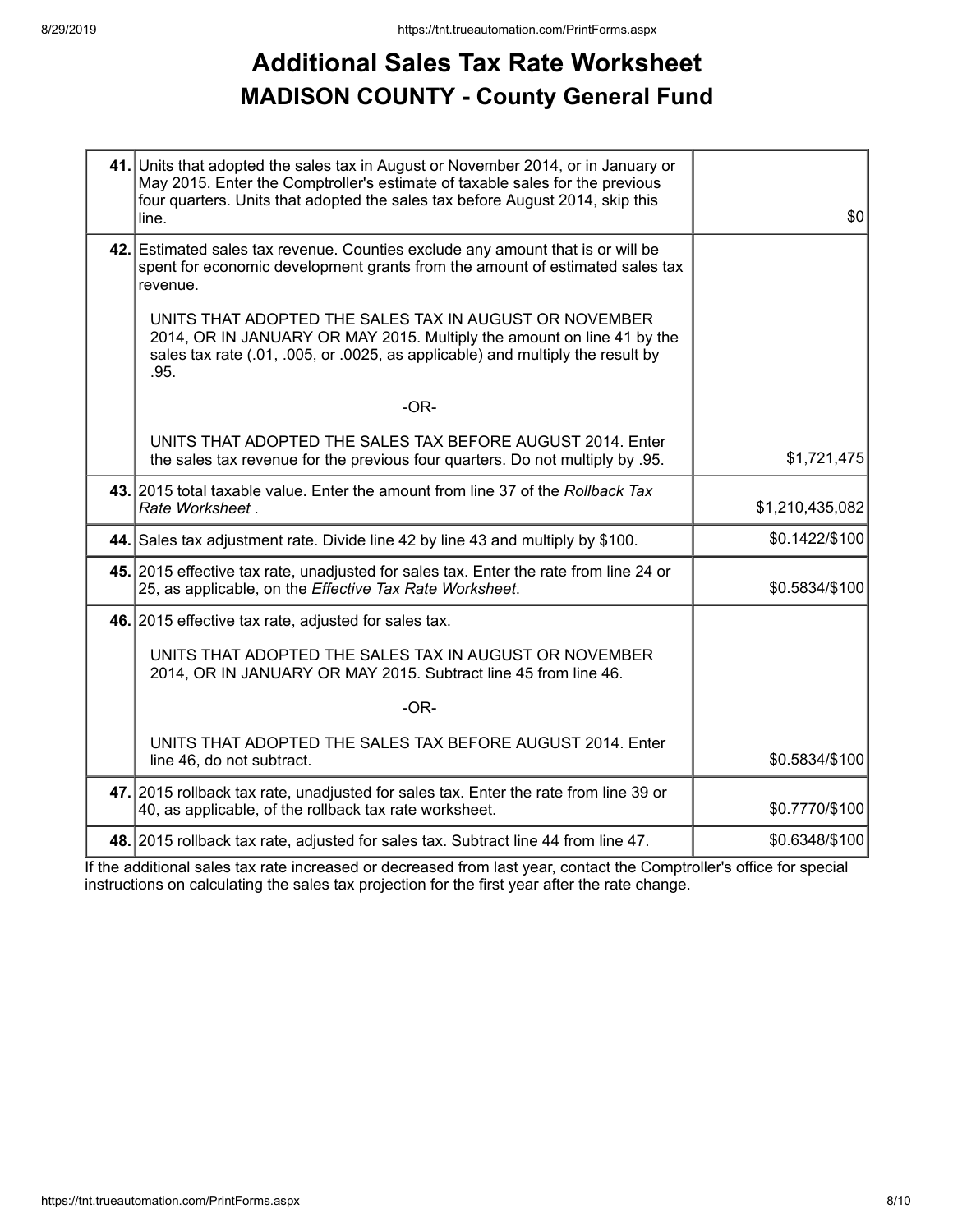#### **Additional Rollback Protection for Pollution Control Worksheet MADISON COUNTY - County General Fund**

| 49. Certified expenses from TCEQ. Enter the amount certified in the determination<br>letter from TCEQ. The taxing unit shall provide its assessor with a copy of the<br>letter. See Part 3, the Rollback Rate, for more details. | \$0             |
|----------------------------------------------------------------------------------------------------------------------------------------------------------------------------------------------------------------------------------|-----------------|
| 50. 2015 total taxable value. Enter the amount from line 37 of the Rollback Tax<br> Rate Worksheet.                                                                                                                              | \$1,210,435,082 |
| 51. Additional rate for pollution control. Divide line 49 by line 50 and multiply by 100.                                                                                                                                        | \$0.0000/\$100  |
| 52. 2015 rollback tax rate, adjusted for pollution control. Add line 51 to one of the<br>following lines (as applicable): line 39, line 40 (counties) or line 48 (units with<br>the additional sales tax).                       | \$0.6348/\$100  |